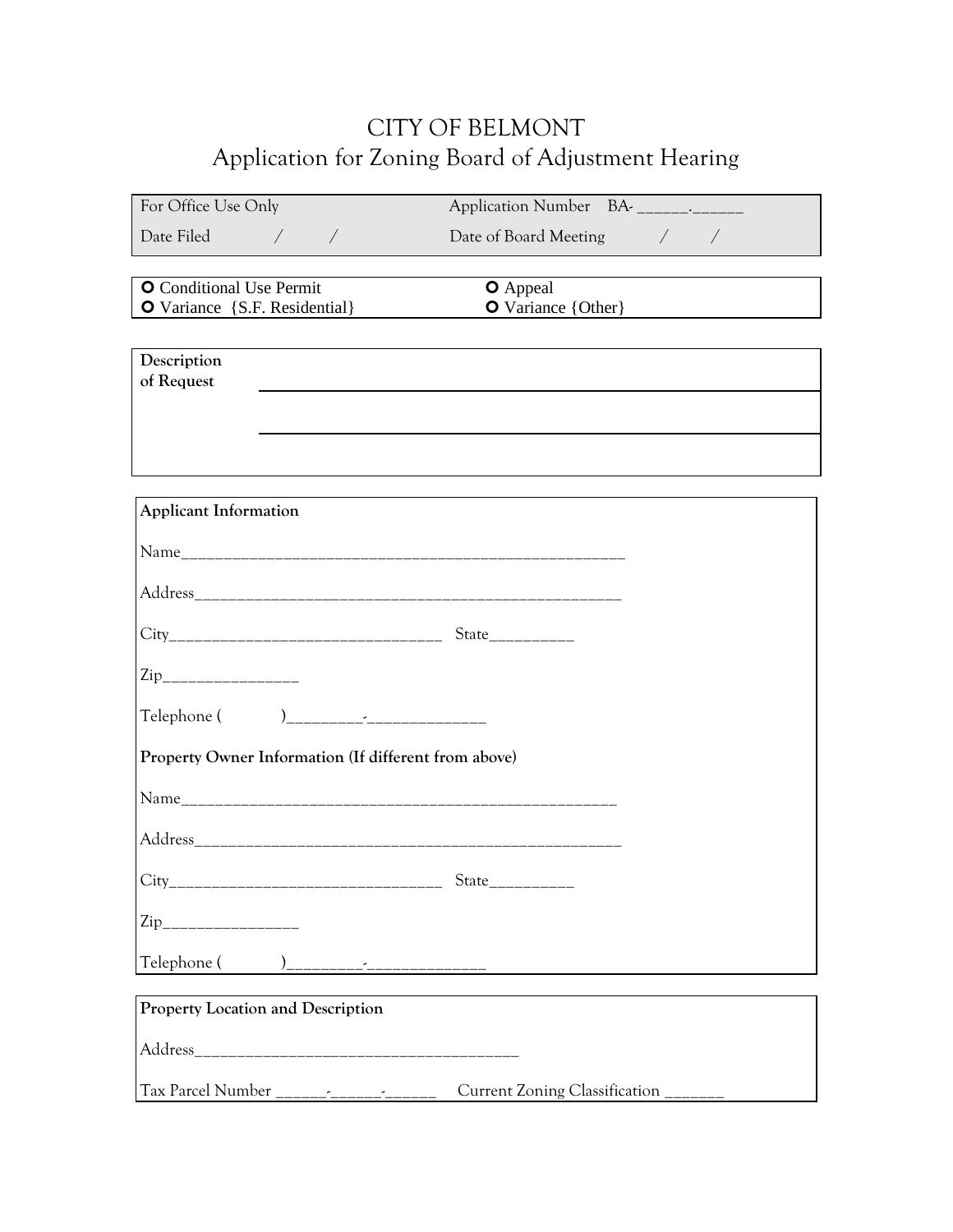This application should be accompanied by a scaled site plan of the property which includes the following information: Lot dimensions, setback dimensions for existing structures, location of all existing structures, location of all underground utilities (water, sewer, power, cable, & gas), other topographical features (bodies of water, significant stands of trees, etc.)

## Names and Addressees of all Abutting Property Owners

The following are individuals, firms, or corporations owning property adjoining (including those properties across the street) the property described in this application.

Notification of this Board Meeting shall be sent to all adjacent property owners in accordance with North Carolina State Law. The applicant is responsible for all costs related to this notice.

(Total Cost = Number of Adjoining Property Owners X \$ 1.50)

| Name | $\label{p:1} Address$ |
|------|-----------------------|
|      |                       |
|      |                       |
|      |                       |
|      |                       |
|      |                       |
|      |                       |
|      |                       |
|      |                       |
|      |                       |
|      |                       |
|      |                       |
|      |                       |
|      |                       |
|      |                       |
|      |                       |
|      |                       |
|      |                       |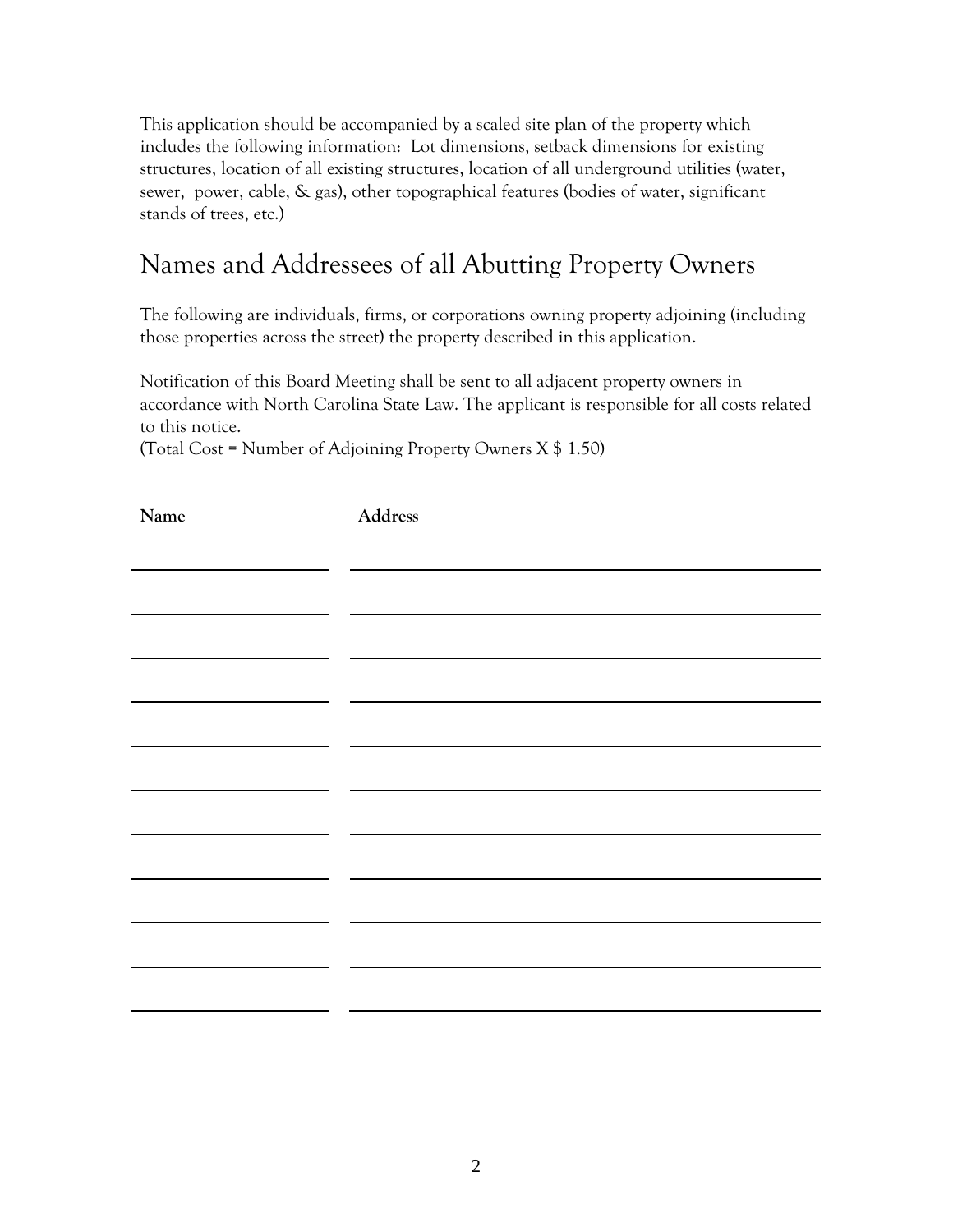### Variance Request Description

Section(s) of Ordinance requesting relief from:

| Applicant's        |  |
|--------------------|--|
| Description of     |  |
| Hardship incurred  |  |
| from literal       |  |
| enforcement of the |  |
| Ordinance          |  |
|                    |  |
|                    |  |
|                    |  |
|                    |  |
|                    |  |
|                    |  |
|                    |  |
|                    |  |
|                    |  |
|                    |  |
|                    |  |
|                    |  |

The Board of Adjustment after having held a public hearing to consider the request for a variance to the Belmont Regulating Ordinance, will make the following findings of fact and draw the following conclusions in order to render their decision.

- 1. Unnecessary hardship would result from the strict application of the ordinance. It shall not be necessary to demonstrate that, in the absence of the variance, no reasonable use can be made of the property.
- 2. The hardship results from conditions that are peculiar to the property, such as location, size, or topography. Hardships resulting from personal circumstances, as well as hardships resulting from conditions that are common to the neighborhood or the general public, may not be the basis for granting a variance.
- 3. The hardship did not result from actions taken by the applicant or the property owner. The act of purchasing property with knowledge that circumstances exist that may justify the granting of a variance shall not be regarded as a self-created hardship.
- 4. The requested variance is consistent with the spirit, purpose, and intent of the ordinance, such that public safety is secured, and substantial justice is achieved.

It would be in the best interest of the applicant to submit the following sheet with each finding answered and described as they pertain to their variance request. Please use additional sheets if necessary. In order to grant a variance, each of the findings must be found in the affirmative by the Board of Adjustment by a 4/5 majority of the Board's membership.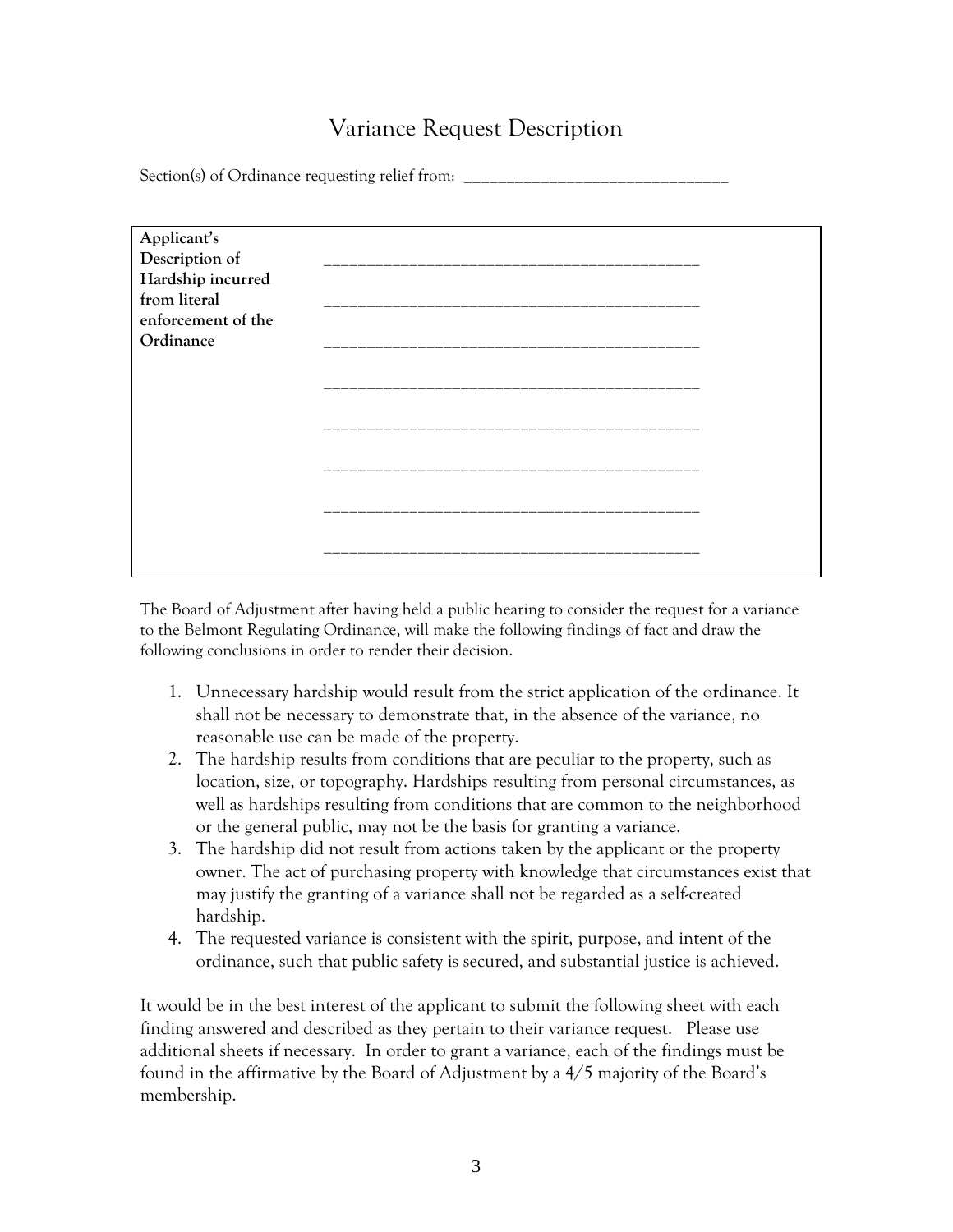#### Request for Variance

1) Unnecessary hardship would result from the strict application of the ordinance. It shall not be necessary to demonstrate that, in the absence of the variance, no reasonable use can be made of the property. This conclusion is based upon the following findings of fact:

\_\_\_\_\_\_\_\_\_\_\_\_\_\_\_\_\_\_\_\_\_\_\_\_\_\_\_\_\_\_\_\_\_\_\_\_\_\_\_\_\_\_\_\_\_\_\_\_\_\_\_\_\_\_\_\_\_\_\_\_\_\_\_\_\_\_\_\_\_\_\_\_\_\_\_\_\_\_

\_\_\_\_\_\_\_\_\_\_\_\_\_\_\_\_\_\_\_\_\_\_\_\_\_\_\_\_\_\_\_\_\_\_\_\_\_\_\_\_\_\_\_\_\_\_\_\_\_\_\_\_\_\_\_\_\_\_\_\_\_\_\_\_\_\_\_\_\_\_\_\_\_\_\_\_\_\_

2) The hardship results from conditions that are peculiar to the property, such as location, size, or topography. Hardships resulting from personal circumstances, as well as hardships resulting from conditions that are common to the neighborhood or the general public, may not be the basis for granting a variance. This conclusion is based upon the following findings of fact:

\_\_\_\_\_\_\_\_\_\_\_\_\_\_\_\_\_\_\_\_\_\_\_\_\_\_\_\_\_\_\_\_\_\_\_\_\_\_\_\_\_\_\_\_\_\_\_\_\_\_\_\_\_\_\_\_\_\_\_\_\_\_\_\_\_\_\_\_\_\_\_\_\_\_\_\_\_\_

\_\_\_\_\_\_\_\_\_\_\_\_\_\_\_\_\_\_\_\_\_\_\_\_\_\_\_\_\_\_\_\_\_\_\_\_\_\_\_\_\_\_\_\_\_\_\_\_\_\_\_\_\_\_\_\_\_\_\_\_\_\_\_\_\_\_\_\_\_\_\_\_\_\_\_\_\_\_

3) The hardship did not result from actions taken by the applicant or the property owner. The act of purchasing property with knowledge that circumstances exist that may justify the granting of a variance shall not be regarded as a self-created hardship. This conclusion is based upon the following findings of fact:

\_\_\_\_\_\_\_\_\_\_\_\_\_\_\_\_\_\_\_\_\_\_\_\_\_\_\_\_\_\_\_\_\_\_\_\_\_\_\_\_\_\_\_\_\_\_\_\_\_\_\_\_\_\_\_\_\_\_\_\_\_\_\_\_\_\_\_\_\_\_\_\_\_\_\_\_\_\_

\_\_\_\_\_\_\_\_\_\_\_\_\_\_\_\_\_\_\_\_\_\_\_\_\_\_\_\_\_\_\_\_\_\_\_\_\_\_\_\_\_\_\_\_\_\_\_\_\_\_\_\_\_\_\_\_\_\_\_\_\_\_\_\_\_\_\_\_\_\_\_\_\_\_\_\_\_\_

4) The requested variance is consistent with the spirit, purpose, and intent of the ordinance, such that public safety is secured, and substantial justice is achieved. This conclusion is based upon the following findings of fact:

\_\_\_\_\_\_\_\_\_\_\_\_\_\_\_\_\_\_\_\_\_\_\_\_\_\_\_\_\_\_\_\_\_\_\_\_\_\_\_\_\_\_\_\_\_\_\_\_\_\_\_\_\_\_\_\_\_\_\_\_\_\_\_\_\_\_\_\_\_\_\_\_

\_\_\_\_\_\_\_\_\_\_\_\_\_\_\_\_\_\_\_\_\_\_\_\_\_\_\_\_\_\_\_\_\_\_\_\_\_\_\_\_\_\_\_\_\_\_\_\_\_\_\_\_\_\_\_\_\_\_\_\_\_\_\_\_\_\_\_\_\_\_\_\_

\_\_\_\_\_\_\_\_\_\_\_\_\_\_\_\_\_\_\_\_\_\_\_\_\_\_\_\_\_\_\_\_\_\_\_\_\_\_\_\_\_\_\_\_\_\_\_\_\_\_\_\_\_\_\_\_\_\_\_\_\_\_\_\_\_\_\_\_\_\_\_\_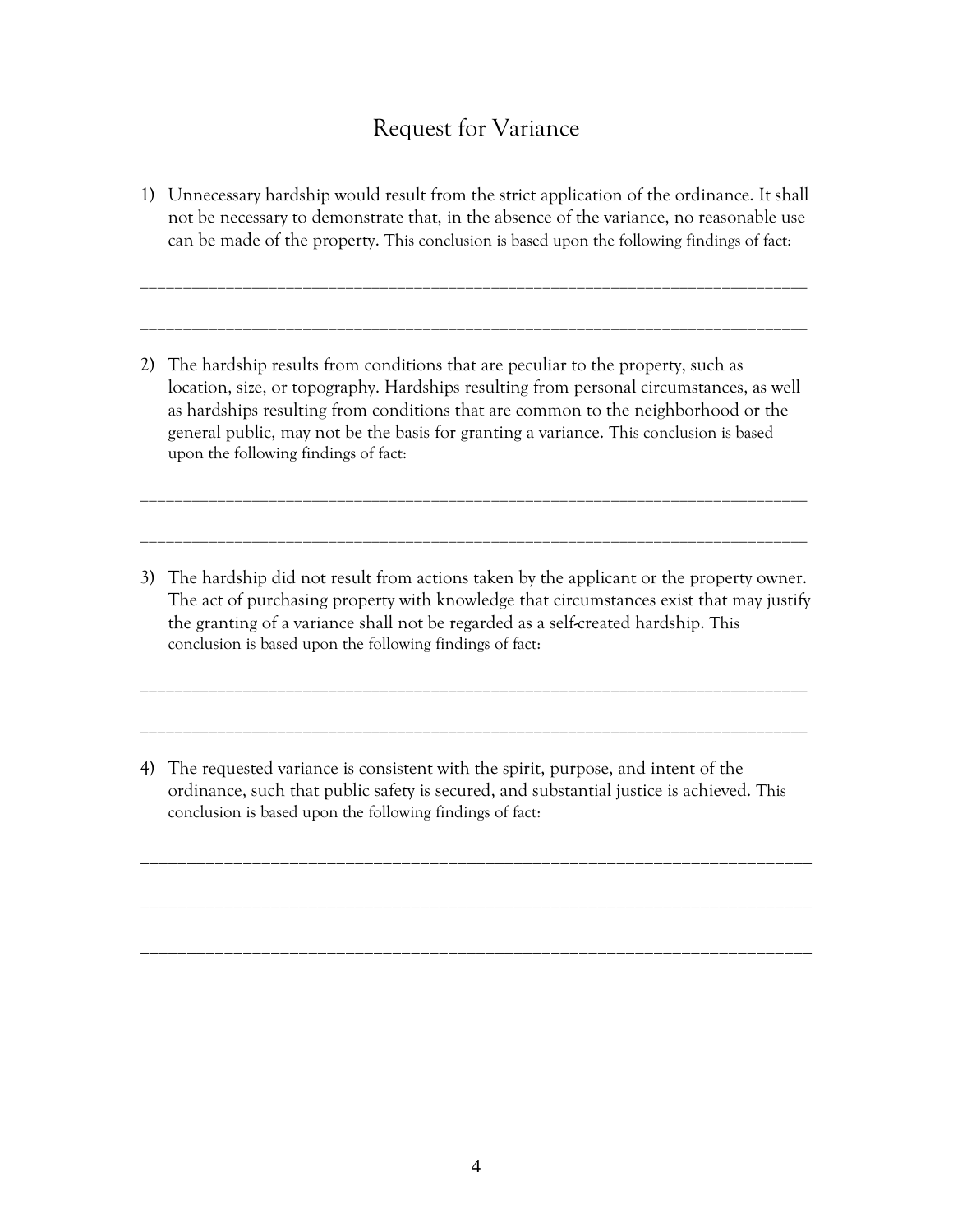## Appeals Request Description

Written decisions of the Zoning Administrator may be appealed to the Board of Adjustment within thirty (30) days from receipt of the Administrator's decision.

Please attach a copy of the written decision of the Zoning Administrator that is being appealed.

Please enter the date that you received this written notice: \_

Please indicate if you would like an expedited hearing date (i.e., a hearing to occur as early as fifteen (15) days from the date the application is received and filed):  $Yes \_\_\_\_$  No  $\_\_\_\_\_$ 

| Applicant's          |  |
|----------------------|--|
| description of why   |  |
| they disagree with   |  |
| the Zoning           |  |
| Administrator's      |  |
| decision. Please     |  |
| use additional       |  |
| sheets if necessary. |  |
|                      |  |
|                      |  |
|                      |  |
|                      |  |
|                      |  |
|                      |  |
|                      |  |

A simple majority of the Board of Adjustment membership is necessary to overturn or modify the decision of the Zoning Administrator.